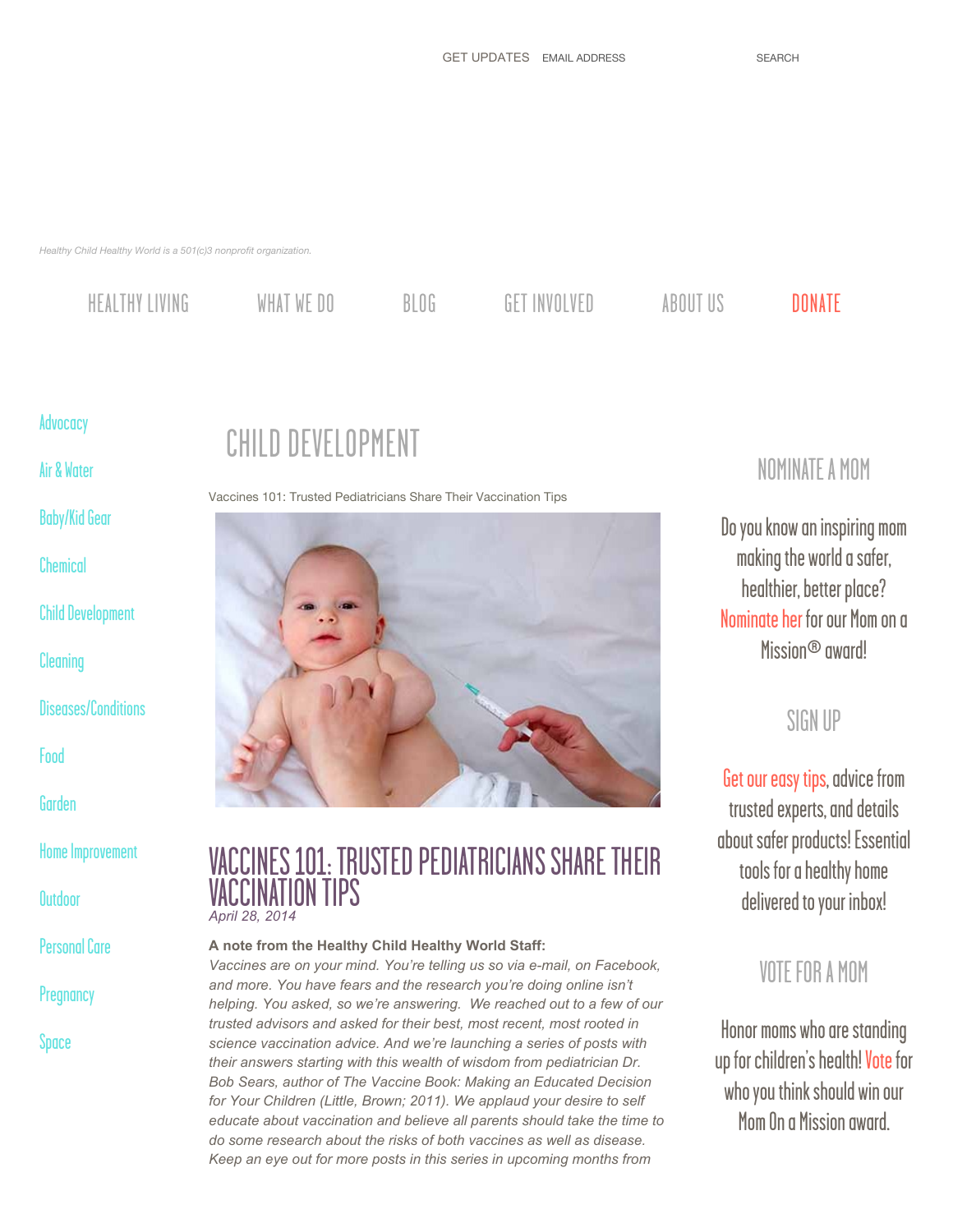*Dr. Leo Trasande and Dr. Jay Gordon. — Healthy Child Staff*

## VACCINES: WHERE SHOULD PARENTS START TO TACKLE THIS TOUGH DECISION?



#### *[By Dr. Bob Sears, MD, FAAP, American](http://www.askdrsears.com/) Pediatrician*

New parents are presented with many healthcare choices for their baby, and the decision whether or not to vaccinate is the most confusing and controversial of all. Wise parents devote countless hours of research prior to baby's birth so they can be prepared,

because vaccines are presented to every newborn on day one of life in the form of the **hepatitis B vaccine**. Most parents who take the time to read about the pros and cons of this particular vaccine come to the obvious conclusion that it is completely unnecessary for about 99% of American children. As hepatitis B is a sexually transmitted infection, it is primarily a disease of those who are sexually active with multiple partners; it can also be passed by sharing IV drug needles. Neither of these conditions apply to newborn babies, therefore it is an unnecessary vaccine at this young age. The only babies to whom it does apply are those born to a hepatitis-B positive mother or those being raised in a household with a hepatitis-B positive person. These babies are at risk of exposure at birth and accidental blood exposures from the family over the years and should be vaccinated. But most parents don't take the time to understand these facts before baby is born, so when the Doctor or Nurse tells them it's time for baby's first vaccine to protect him from life's dangers, why would parents even question it? A medical professional is only going to give baby a treatment that is important and useful, right?

#### **Next comes baby's two-month checkup, and parents suddenly realize that their baby is going to be given six vaccines.**

This expands to twenty-eight total vaccines by the second birthday, and about fifty-four total doses through all of childhood. Wise parents will take the time to do their research prior to the two-month appointment so they can be prepared with some questions for the doctor. Yet, it isn't easy for parents to understand all the pros and cons of vaccines. Some will spend weeks or months mulling over this decision and still be unsure. All parents want to protect their baby. No one wants his or her baby to catch a severe illness. Vaccines offer protection against some very serious diseases. But vaccines can have some very serious, even lifethreatening, side effects. And vaccines aren't 100% effective. How do parents balance all these factors into a decision that they are comfortable with? Is it safer to vaccinate, or it is safer to brave the diseases? Where do parents even start?

Some will simply trust the health care system and their doctor's advice and go ahead with all vaccines according to the recommended schedule. Yet many parents today want more answers before they proceed. I meet with many such new parents in my office, and here is a summary of some of the main points I discuss with them:

**1. Understand the risks of vaccines.** As with all medical treatments, informed consent is an ethical right for all people. But don't expect to receive this informed consent verbally from your doctor because there isn't enough time in an entire day to hear all the risks. Most doctors provide vaccine information sheets you can read that give a brief

## TAKE ACTION

Help create a healthier world for all children! It only takes a minute to make your voice heard and help build this vital movement. Take action nowl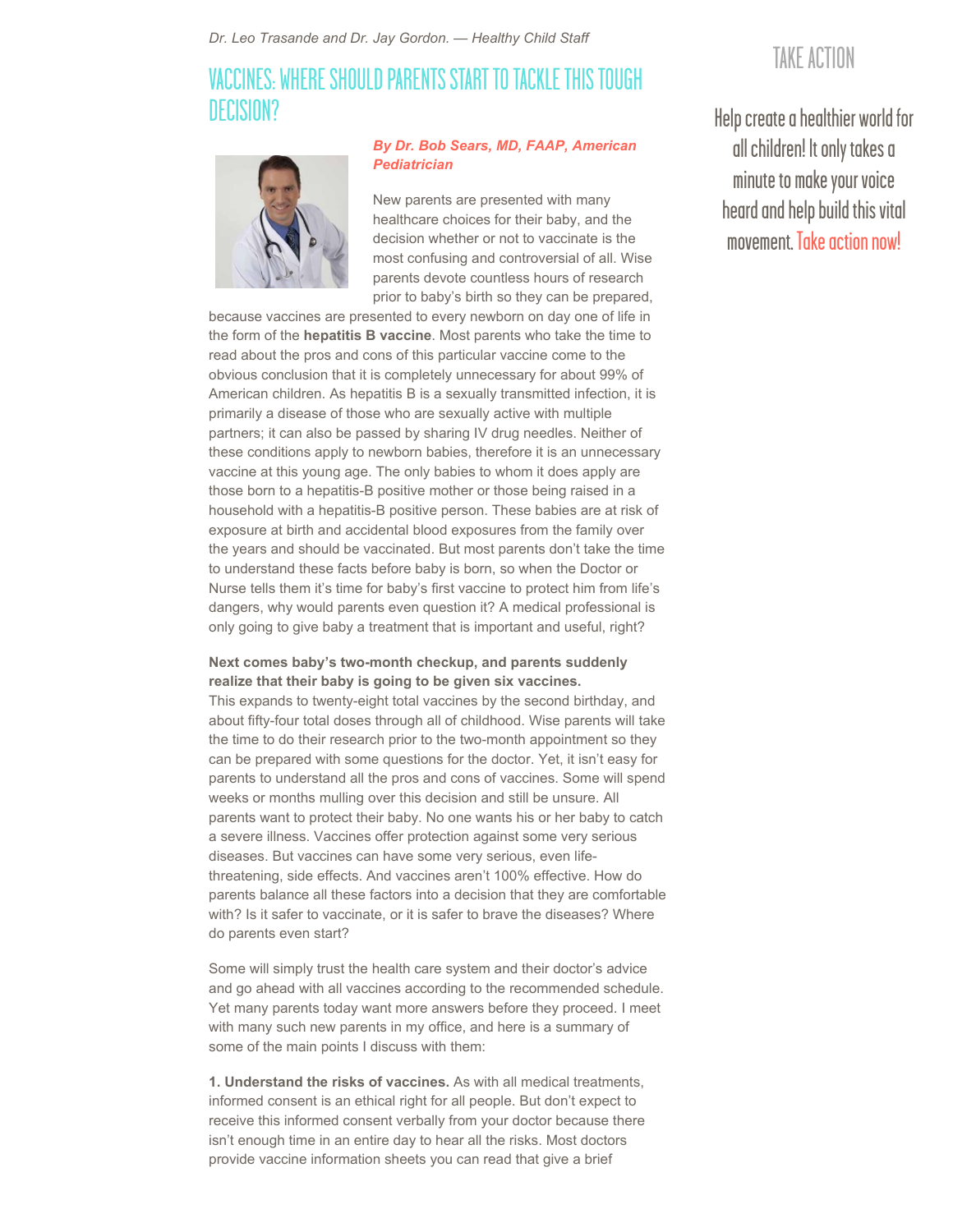overview of the risks. Parents should take the time to read these at a bare minimum. You can also read more about the risks in various books about vaccines.

**2. Understand the risks of the diseases if you don't vaccinate.** A thorough instruction on each disease is imperative to making an informed decision. Don't expect your doctor to have time to communicate this information to you. A brief overview is provided in the above-mentioned vaccine information sheets, and you can read more online or in vaccine information books.

#### **Here's a brief summary:**

**Overall, some of the diseases we vaccinate against pose little or no risk to American babies today (although there has been risk in the past): Diphtheria, tetanus, hepatitis B, polio, and rubella are examples.**

**Some diseases do occasionally occur, and can be serious, but are fortunately uncommon enough that they only pose a small risk: Hib meningitis, pneumococcal meningitis, measles, and mumps.**

Some diseases are still common and occur with enough frequency that parents should be aware that their children may catch them: whooping cough (pertussis), flu, chicken pox, hepatitis A, and rotavirus. Fortunately, 99% of these cases are manageable and pass without complications. Severe cases are very rare. One exception is whooping cough during the first three months of life; this disease can be serious for very young babies, with a fatality rate of about 1 in 200. For older infants and children it's only a nuisance cough that can last for a month or two.

#### **Two diseases apply to teenagers:**

- HPV (genital warts/cervical cancer) is preventable, but the vaccine can be considered for those who choose high-risk behaviors.
- Meningococcal meningitis affects about 250 teens and young adults in the U.S. each year, and it is extremely severe, with a 20% fatality rate. Vaccination should be considered for teens.

#### *Is the decision to not vaccinate a dangerous one?*

No it is not. There is certainly some disease risk, which primarily involves whooping cough during the early months and a very small risk of infant meningitis. For the rest of the diseases, the severe ones are extremely rare, and the common ones are manageable in virtually all cases. No disease is both common and severe. Therefore, those who choose not to vaccinate are certainly not making a dangerous choice. The risk for each individual who makes such a choice is very small.

#### *What about the public health? Do unvaccinated families put others at risk?*

Well, yes. Those who don't vaccinate like to feel as if they are not endangering anybody else by this decision, but my opinion is that this is a valid concern. Those who are not vaccinated are more likely to catch a vaccine-preventable disease, and pass that disease to others. There are a few interesting tidbits that non-vaccinators use to try to defend their point of view: 1. More cases of disease occur in vaccinated people than in unvaccinated people; 2. People who are vaccinated shouldn't worry about those who are unvaccinated because the vaccinated ones are protected.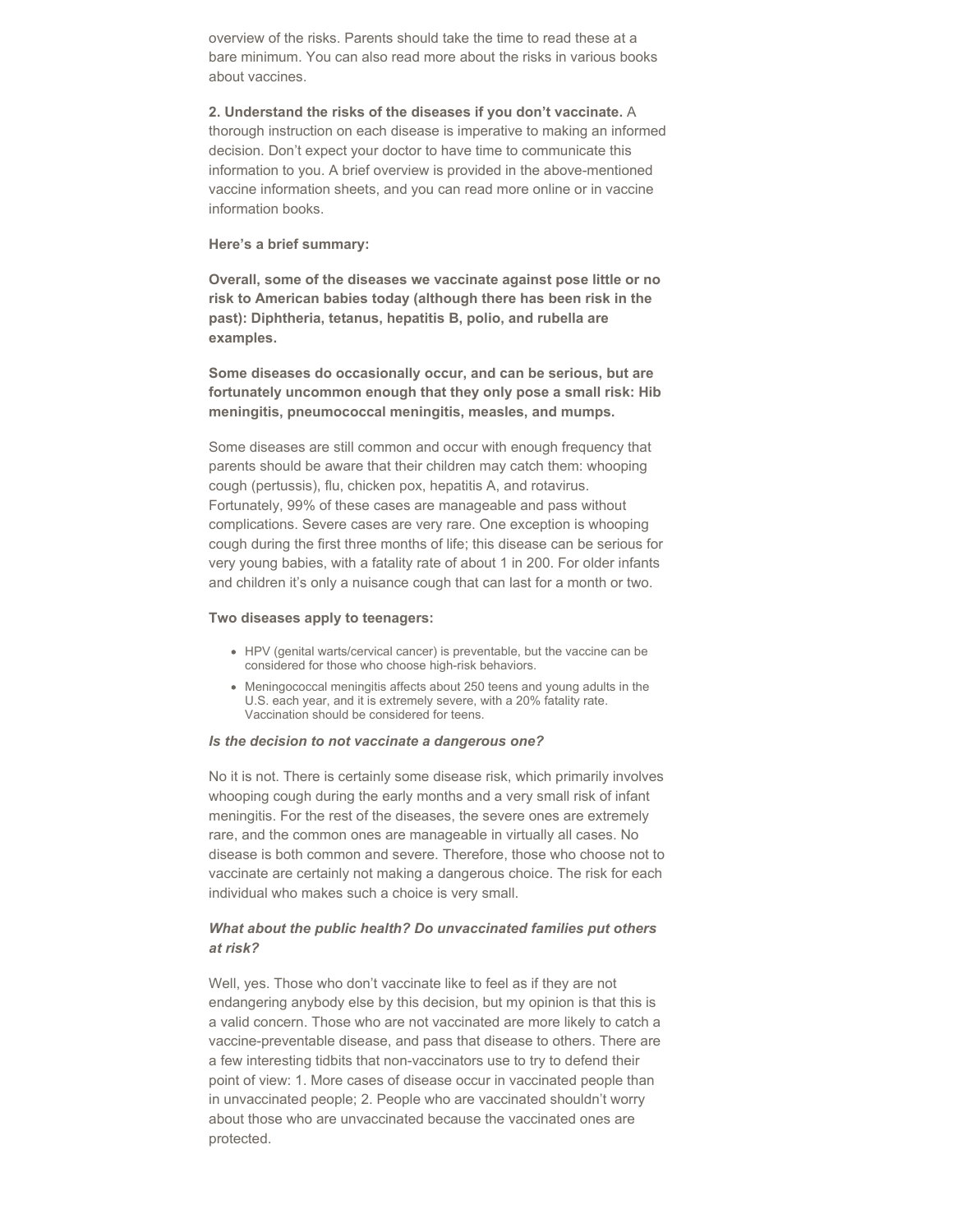My response to these arguments is that vaccines are not 100% protective. So when a disease goes around, some vaccinated people will catch it. Since most people are vaccinated, statistically it is feasible that more cases will occur in vaccinated people whose vaccine didn't work compared to the number of cases in unvaccinated people. That doesn't mean the vaccine is useless, because if no one was vaccinated, everybody would likely catch the disease. Put it another way: put 100 people in a room, 90 vaccinated and 10 not. Pump in whooping cough. 9 out of 10 unvaccinated people will catch it. About 20% of vaccinated people will catch it (about 18 people). Vaccine critics will say, ah ha! See? More vaccinated people caught it than unvaccinated. However, put 100 unvaccinated people in a room, pump in whooping cough, and 90 of them will catch it.

My impression is that vaccines do work; they do reduce the risk of catching a disease and they do reduce the spread of disease. The more people we have who are unvaccinated, the more disease we are likely to see. Those who are vaccinated are mostly protected, but not completely.

#### *Then everyone should be forced to vaccinate right, since it's in the public's best interest?*

No. If vaccines were 100% harmless to everyone who received them, then we could insist and have mandatory vaccinations. But since vaccines do have some risk, parents should have the right to decline them for their children. Those who have concerns about vaccine chemicals and overall safety of vaccines have some valid viewpoints; more safety research is needed to insure that the chemicals and immune-modulating effects of vaccines on the immature immune and nervous systems of our infants aren't causing some small degree of harm to every infant who receives them. Most infants seem to handle vaccines just fine, but we don't know exactly what vaccines do to the immune and nervous system because we lack the technology to completely understand them. Not all parents are comfortable with this, and such parents should have the right to decline them. If too many parents make sure a decision, we will likely see an increase in some diseases.

Are some diseases are now increasing because of unvaccinated people? No. In fact, there has been no sustained increase in vaccine-preventable diseases. Measles goes up a tiny bit, then down again. Whooping cough goes up every 5 years or so, then goes down again. Nothing is on a continuous rise. Right now, there are enough vaccinating families that I don't foresee any significant or sustained increase in the near future.

#### *But these diseases must be eliminated. Everyone must vaccinate, right?*

The viewpoint of our public health department and mainstream medical institutions is that dangerous diseases should be prevented and eliminated at all costs. That's the priority. The danger of unrestricted disease is much greater than any vaccine side effects or unknown low level of harm that may or may not occur from vaccines. This is why most doctors and public health officials are so adamant about vaccinating. I agree that disease prevention and minimization is important, but I acknowledge that there is some risk with vaccines as well. We don't yet know everything we need to know about the negative effects of vaccines.

*Is there a safer way to vaccinate?* Most parents do choose to vaccinate, and most babies seem to handle them well.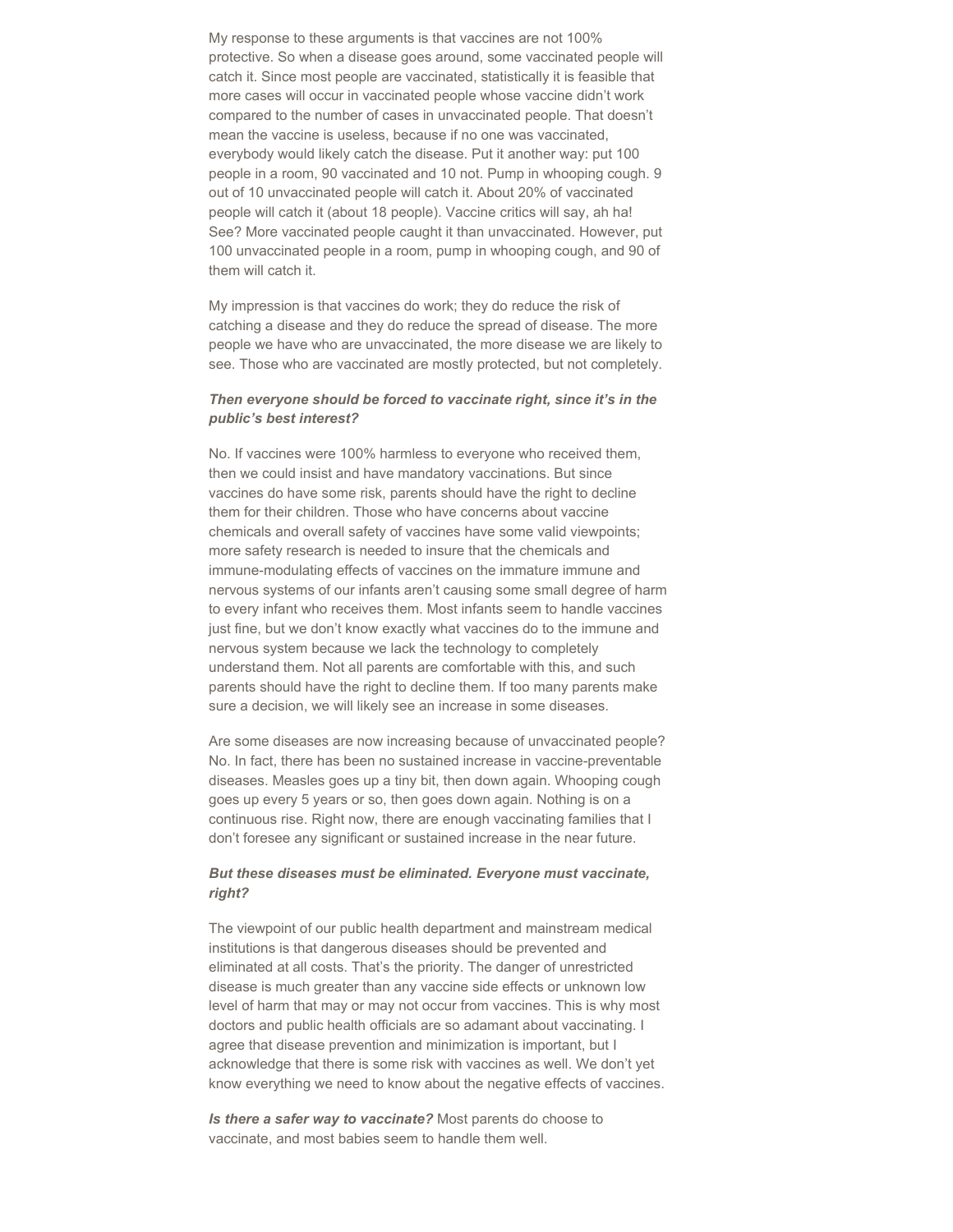IN MY PRACTICE I PREFER TO TAKE IT SLOW, SPREAD OUT VACCINES, AND FOCUS ON THE MORE IMPORTANT ONES FIRST. IF A DISEASE POSES NO RISK TO AN INFANT OR CHILD, I MAY NOT VACCINATE AGAINST IT. I HAVE A LONG DISCUSSION WITH EACH FAMILY IN MY PRACTICE, AND WE APPROACH VACCINES TOGETHER BASED ON EACH FAMILY'S GOALS AND UNDERSTANDING OF THE RISKS AND BENEFITS.

I ask all my patients to read and fully understand both sides of this issue before we proceed. Some choose to carefully vaccinate, and some choose not to do vaccines. Some delay them and start them later. Parents should read and understand vaccines and the diseases before they see their doctor, then schedule a dedicated appointment outside of a regularly scheduled checkup to have a long and detailed discussion about vaccines. If you feel that your doctor is not open to discuss options with you, find another.

| Like<br>Share $\leq$ 5 4k | 28<br>Tweet | 13 |
|---------------------------|-------------|----|
|---------------------------|-------------|----|

# COMMENTS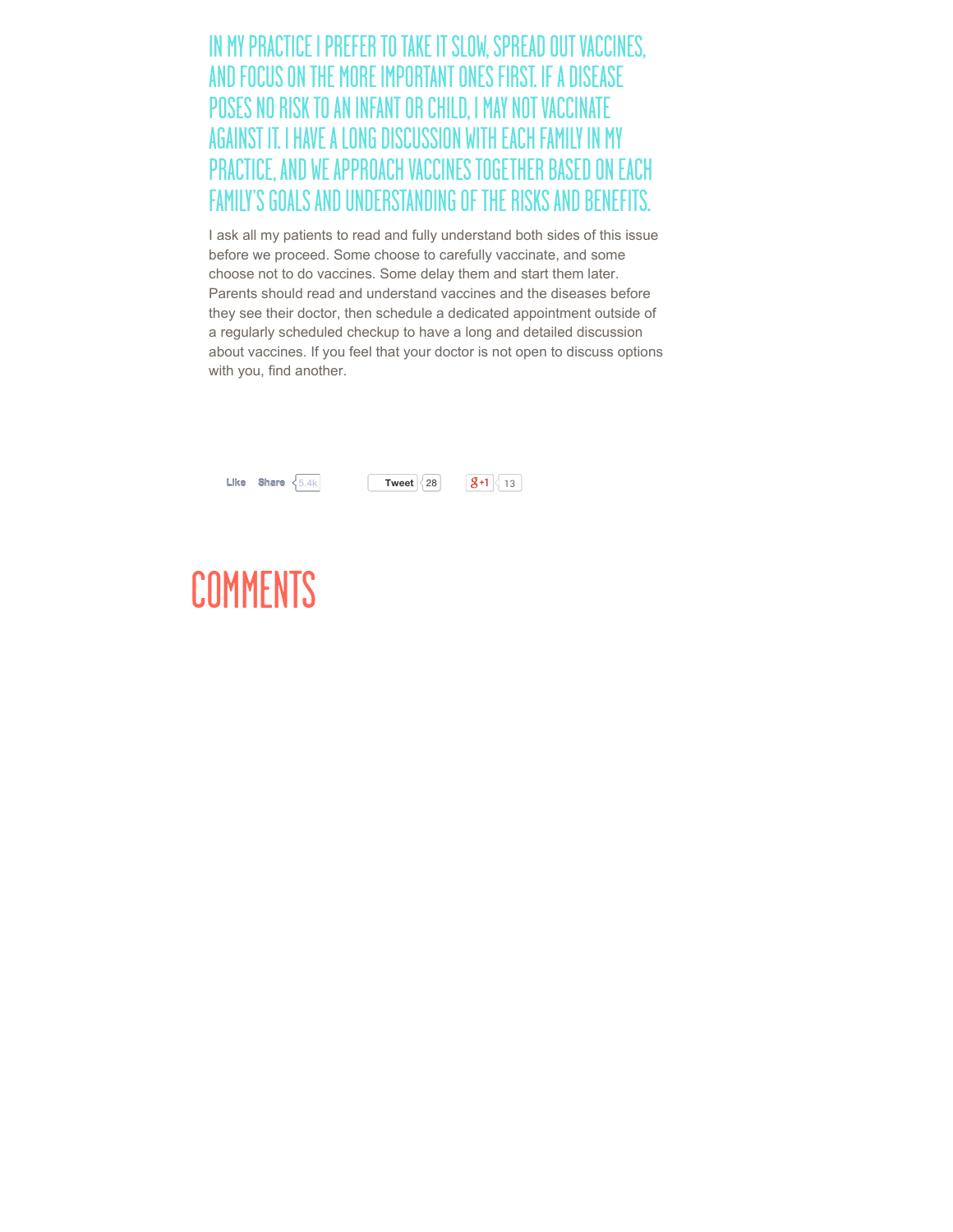

#### **[Judy Hall](https://www.facebook.com/judy.hall.3382)** · [Essex District High School](https://www.facebook.com/pages/Essex-District-High-School/105442666154971)

Having raised a child and chosing not to vaccinate, I can report that we are doing fine. She has chosen to vaccinate for some things as an adult which is a good decision if one decides to travel. Everyone needs to remember that vaccinated individuals as well as un-vaccinated individuals can carry illness at anytime, airborne, mucousborne etc, knows no bounds of chosing a carrier. Immunization helps our system to protect us, the individual who has been vaccinated from the disease, not those around us. The best protection around choice is to maintain healthy lifestyle practices, a balanced diet, balance of activity and rest and lots of ways to destress or knowledge of ones stressors. Being healthy before receiving a vaccine is important too and if a child has been ill, even with a slight fever in the week before a vaccination appointment, I would delay the appointment because the immune system of the body is already busy working and should only have the added stress of a vaccine added during a well time. Our bodies do amazing things all the time and fighting infection is one the the greatest.

[Reply](https://www.facebook.com/plugins/comments.php?api_key=&channel_url=http%3A%2F%2Fstatic.ak.facebook.com%2Fconnect%2Fxd_arbiter%2FdgdTycPTSRj.js%3Fversion%3D40%23cb%3Df3d4e4510%26domain%3Dhealthychild.org%26origin%3Dhttp%253A%252F%252Fhealthychild.org%252Ff257def974%26relation%3Dparent.parent&href=http%3A%2F%2Fhealthychild.org%2Fvaccines-101-trusted-pediatricians-share-their-vaccination-tips%2F&locale=en_US&numposts=2&sdk=joey&width=560#) · [Like](https://www.facebook.com/plugins/comments.php?api_key=&channel_url=http%3A%2F%2Fstatic.ak.facebook.com%2Fconnect%2Fxd_arbiter%2FdgdTycPTSRj.js%3Fversion%3D40%23cb%3Df3d4e4510%26domain%3Dhealthychild.org%26origin%3Dhttp%253A%252F%252Fhealthychild.org%252Ff257def974%26relation%3Dparent.parent&href=http%3A%2F%2Fhealthychild.org%2Fvaccines-101-trusted-pediatricians-share-their-vaccination-tips%2F&locale=en_US&numposts=2&sdk=joey&width=560#) · [11](https://www.facebook.com/plugins/comments.php?api_key=&channel_url=http%3A%2F%2Fstatic.ak.facebook.com%2Fconnect%2Fxd_arbiter%2FdgdTycPTSRj.js%3Fversion%3D40%23cb%3Df3d4e4510%26domain%3Dhealthychild.org%26origin%3Dhttp%253A%252F%252Fhealthychild.org%252Ff257def974%26relation%3Dparent.parent&href=http%3A%2F%2Fhealthychild.org%2Fvaccines-101-trusted-pediatricians-share-their-vaccination-tips%2F&locale=en_US&numposts=2&sdk=joey&width=560#) · [Follow Post](https://www.facebook.com/plugins/comments.php?api_key=&channel_url=http%3A%2F%2Fstatic.ak.facebook.com%2Fconnect%2Fxd_arbiter%2FdgdTycPTSRj.js%3Fversion%3D40%23cb%3Df3d4e4510%26domain%3Dhealthychild.org%26origin%3Dhttp%253A%252F%252Fhealthychild.org%252Ff257def974%26relation%3Dparent.parent&href=http%3A%2F%2Fhealthychild.org%2Fvaccines-101-trusted-pediatricians-share-their-vaccination-tips%2F&locale=en_US&numposts=2&sdk=joey&width=560#) · [April 29 at 4:05pm](http://l.facebook.com/l.php?u=http%3A%2F%2Fhealthychild.org%2Fvaccines-101-trusted-pediatricians-share-their-vaccination-tips%2F%3Ffb_comment_id%3Dfbc_1427829600809689_1428237270768922_1428237270768922&h=uAQGmxYZN&s=1)



#### **[Amelia Winslow](https://www.facebook.com/amelia.winslow)** · Top Commenter · [Los Angeles, California](https://www.facebook.com/pages/Los-Angeles-California/110970792260960)

I'm pregnant and recently encountered a family whose kids have whooping cough since they decided not to vaccinate. It really irritated me that if I were just a few weeks further along they could have infected my newborn and I wouldn't have even known until after the fact (they did not disclose the condition). If a parent decides not to vaccinate or vaccinate slowly, I would hope they take very conservative precautions to protect other families if their children or they fall ill.

[Reply](https://www.facebook.com/plugins/comments.php?api_key=&channel_url=http%3A%2F%2Fstatic.ak.facebook.com%2Fconnect%2Fxd_arbiter%2FdgdTycPTSRj.js%3Fversion%3D40%23cb%3Df3d4e4510%26domain%3Dhealthychild.org%26origin%3Dhttp%253A%252F%252Fhealthychild.org%252Ff257def974%26relation%3Dparent.parent&href=http%3A%2F%2Fhealthychild.org%2Fvaccines-101-trusted-pediatricians-share-their-vaccination-tips%2F&locale=en_US&numposts=2&sdk=joey&width=560#) · [Like](https://www.facebook.com/plugins/comments.php?api_key=&channel_url=http%3A%2F%2Fstatic.ak.facebook.com%2Fconnect%2Fxd_arbiter%2FdgdTycPTSRj.js%3Fversion%3D40%23cb%3Df3d4e4510%26domain%3Dhealthychild.org%26origin%3Dhttp%253A%252F%252Fhealthychild.org%252Ff257def974%26relation%3Dparent.parent&href=http%3A%2F%2Fhealthychild.org%2Fvaccines-101-trusted-pediatricians-share-their-vaccination-tips%2F&locale=en_US&numposts=2&sdk=joey&width=560#) ·8 · [Follow Post](https://www.facebook.com/plugins/comments.php?api_key=&channel_url=http%3A%2F%2Fstatic.ak.facebook.com%2Fconnect%2Fxd_arbiter%2FdgdTycPTSRj.js%3Fversion%3D40%23cb%3Df3d4e4510%26domain%3Dhealthychild.org%26origin%3Dhttp%253A%252F%252Fhealthychild.org%252Ff257def974%26relation%3Dparent.parent&href=http%3A%2F%2Fhealthychild.org%2Fvaccines-101-trusted-pediatricians-share-their-vaccination-tips%2F&locale=en_US&numposts=2&sdk=joey&width=560#) · [April 28 at 5:21pm](http://l.facebook.com/l.php?u=http%3A%2F%2Fhealthychild.org%2Fvaccines-101-trusted-pediatricians-share-their-vaccination-tips%2F%3Ffb_comment_id%3Dfbc_1427829600809689_1427924797466836_1427924797466836&h=LAQFALeMq&s=1)



**[Jennifer Brown Shih](https://www.facebook.com/jennifer.b.shih)** · [Redondo Beach, California](https://www.facebook.com/pages/Redondo-Beach-California/109925612366788)

FYI: new FDA study shows that even those who are vaccinated against whooping cough and show no signs can still acquire and pass on the bacteria that causes the disease. In fact, the bacteria gets passed around all the time. It's up to each persons immune system as to whether the body turns it into a toxoid which in turn causes what is known as whooping cough. There is also the argument that people with whooping cough vaccines are silent carriers which poses a greater risk. At least if someone has symptoms of the disease then they know to stay away. Just food for thought...

[Reply](https://www.facebook.com/plugins/comments.php?api_key=&channel_url=http%3A%2F%2Fstatic.ak.facebook.com%2Fconnect%2Fxd_arbiter%2FdgdTycPTSRj.js%3Fversion%3D40%23cb%3Df3d4e4510%26domain%3Dhealthychild.org%26origin%3Dhttp%253A%252F%252Fhealthychild.org%252Ff257def974%26relation%3Dparent.parent&href=http%3A%2F%2Fhealthychild.org%2Fvaccines-101-trusted-pediatricians-share-their-vaccination-tips%2F&locale=en_US&numposts=2&sdk=joey&width=560#) · [Like](https://www.facebook.com/plugins/comments.php?api_key=&channel_url=http%3A%2F%2Fstatic.ak.facebook.com%2Fconnect%2Fxd_arbiter%2FdgdTycPTSRj.js%3Fversion%3D40%23cb%3Df3d4e4510%26domain%3Dhealthychild.org%26origin%3Dhttp%253A%252F%252Fhealthychild.org%252Ff257def974%26relation%3Dparent.parent&href=http%3A%2F%2Fhealthychild.org%2Fvaccines-101-trusted-pediatricians-share-their-vaccination-tips%2F&locale=en_US&numposts=2&sdk=joey&width=560#) · [80](https://www.facebook.com/plugins/comments.php?api_key=&channel_url=http%3A%2F%2Fstatic.ak.facebook.com%2Fconnect%2Fxd_arbiter%2FdgdTycPTSRj.js%3Fversion%3D40%23cb%3Df3d4e4510%26domain%3Dhealthychild.org%26origin%3Dhttp%253A%252F%252Fhealthychild.org%252Ff257def974%26relation%3Dparent.parent&href=http%3A%2F%2Fhealthychild.org%2Fvaccines-101-trusted-pediatricians-share-their-vaccination-tips%2F&locale=en_US&numposts=2&sdk=joey&width=560#) · April 29 at 12:28am



**[Kim Wildner](https://www.facebook.com/kim.wildner)** · [Ankeny, Iowa](https://www.facebook.com/pages/Ankeny-Iowa/104117732957665)

This works both ways.

20 years ago, someone brought their child to my home after live vaccination for polio. Live polio virus is shed for up to six weeks in a newly vaccinated child. Yet no one told parents to keep their kids away from immune compromised persons, the elderly or the unvaccinated. At that time, the ONLY cases of polio in 35 years had been caused either by the live vaccine or by someone spreading it due to being vaccinated by the live vaccine.

[Reply](https://www.facebook.com/plugins/comments.php?api_key=&channel_url=http%3A%2F%2Fstatic.ak.facebook.com%2Fconnect%2Fxd_arbiter%2FdgdTycPTSRj.js%3Fversion%3D40%23cb%3Df3d4e4510%26domain%3Dhealthychild.org%26origin%3Dhttp%253A%252F%252Fhealthychild.org%252Ff257def974%26relation%3Dparent.parent&href=http%3A%2F%2Fhealthychild.org%2Fvaccines-101-trusted-pediatricians-share-their-vaccination-tips%2F&locale=en_US&numposts=2&sdk=joey&width=560#) · [Like](https://www.facebook.com/plugins/comments.php?api_key=&channel_url=http%3A%2F%2Fstatic.ak.facebook.com%2Fconnect%2Fxd_arbiter%2FdgdTycPTSRj.js%3Fversion%3D40%23cb%3Df3d4e4510%26domain%3Dhealthychild.org%26origin%3Dhttp%253A%252F%252Fhealthychild.org%252Ff257def974%26relation%3Dparent.parent&href=http%3A%2F%2Fhealthychild.org%2Fvaccines-101-trusted-pediatricians-share-their-vaccination-tips%2F&locale=en_US&numposts=2&sdk=joey&width=560#) · [27](https://www.facebook.com/plugins/comments.php?api_key=&channel_url=http%3A%2F%2Fstatic.ak.facebook.com%2Fconnect%2Fxd_arbiter%2FdgdTycPTSRj.js%3Fversion%3D40%23cb%3Df3d4e4510%26domain%3Dhealthychild.org%26origin%3Dhttp%253A%252F%252Fhealthychild.org%252Ff257def974%26relation%3Dparent.parent&href=http%3A%2F%2Fhealthychild.org%2Fvaccines-101-trusted-pediatricians-share-their-vaccination-tips%2F&locale=en_US&numposts=2&sdk=joey&width=560#) · April 30 at 10:16am



**[Amelia Winslow](https://www.facebook.com/amelia.winslow)** · Top Commenter · [Los Angeles, California](https://www.facebook.com/pages/Los-Angeles-California/110970792260960)

Jennifer Brown Shih In this particular case the kids were not vaccinated, and were instructed by their parents not to tell anyone they had whooping cough, so clearly not an ideal example. But thanks for the additional info.

[Reply](https://www.facebook.com/plugins/comments.php?api_key=&channel_url=http%3A%2F%2Fstatic.ak.facebook.com%2Fconnect%2Fxd_arbiter%2FdgdTycPTSRj.js%3Fversion%3D40%23cb%3Df3d4e4510%26domain%3Dhealthychild.org%26origin%3Dhttp%253A%252F%252Fhealthychild.org%252Ff257def974%26relation%3Dparent.parent&href=http%3A%2F%2Fhealthychild.org%2Fvaccines-101-trusted-pediatricians-share-their-vaccination-tips%2F&locale=en_US&numposts=2&sdk=joey&width=560#) · [Like](https://www.facebook.com/plugins/comments.php?api_key=&channel_url=http%3A%2F%2Fstatic.ak.facebook.com%2Fconnect%2Fxd_arbiter%2FdgdTycPTSRj.js%3Fversion%3D40%23cb%3Df3d4e4510%26domain%3Dhealthychild.org%26origin%3Dhttp%253A%252F%252Fhealthychild.org%252Ff257def974%26relation%3Dparent.parent&href=http%3A%2F%2Fhealthychild.org%2Fvaccines-101-trusted-pediatricians-share-their-vaccination-tips%2F&locale=en_US&numposts=2&sdk=joey&width=560#) · [1](https://www.facebook.com/plugins/comments.php?api_key=&channel_url=http%3A%2F%2Fstatic.ak.facebook.com%2Fconnect%2Fxd_arbiter%2FdgdTycPTSRj.js%3Fversion%3D40%23cb%3Df3d4e4510%26domain%3Dhealthychild.org%26origin%3Dhttp%253A%252F%252Fhealthychild.org%252Ff257def974%26relation%3Dparent.parent&href=http%3A%2F%2Fhealthychild.org%2Fvaccines-101-trusted-pediatricians-share-their-vaccination-tips%2F&locale=en_US&numposts=2&sdk=joey&width=560#) · April 30 at 4:15pm

[View 4 more](https://www.facebook.com/plugins/comments.php?api_key=&channel_url=http%3A%2F%2Fstatic.ak.facebook.com%2Fconnect%2Fxd_arbiter%2FdgdTycPTSRj.js%3Fversion%3D40%23cb%3Df3d4e4510%26domain%3Dhealthychild.org%26origin%3Dhttp%253A%252F%252Fhealthychild.org%252Ff257def974%26relation%3Dparent.parent&href=http%3A%2F%2Fhealthychild.org%2Fvaccines-101-trusted-pediatricians-share-their-vaccination-tips%2F&locale=en_US&numposts=2&sdk=joey&width=560#)

[View 18 more](https://www.facebook.com/plugins/comments.php?api_key=&channel_url=http%3A%2F%2Fstatic.ak.facebook.com%2Fconnect%2Fxd_arbiter%2FdgdTycPTSRj.js%3Fversion%3D40%23cb%3Df3d4e4510%26domain%3Dhealthychild.org%26origin%3Dhttp%253A%252F%252Fhealthychild.org%252Ff257def974%26relation%3Dparent.parent&href=http%3A%2F%2Fhealthychild.org%2Fvaccines-101-trusted-pediatricians-share-their-vaccination-tips%2F&locale=en_US&numposts=2&sdk=joey&width=560#)

[Facebook social plugin](https://developers.facebook.com/docs/plugins/?footer=1)

## MORE FROM THE BLOG



## [DRILLING DOWN ON FRACKING AND HEALTH: 5 QUESTIONS](http://healthychild.org/drilling-down-on-fracking-and-health-5-questions-with-katie-huffling/) WITH KATIF HIIFFI ING

*April 22, 2014* Critics say fracking requires a deadly cocktail of chemicals that poison water supplies, pollute the air, and make families sick … [More ›](http://healthychild.org/drilling-down-on-fracking-and-health-5-questions-with-katie-huffling/)